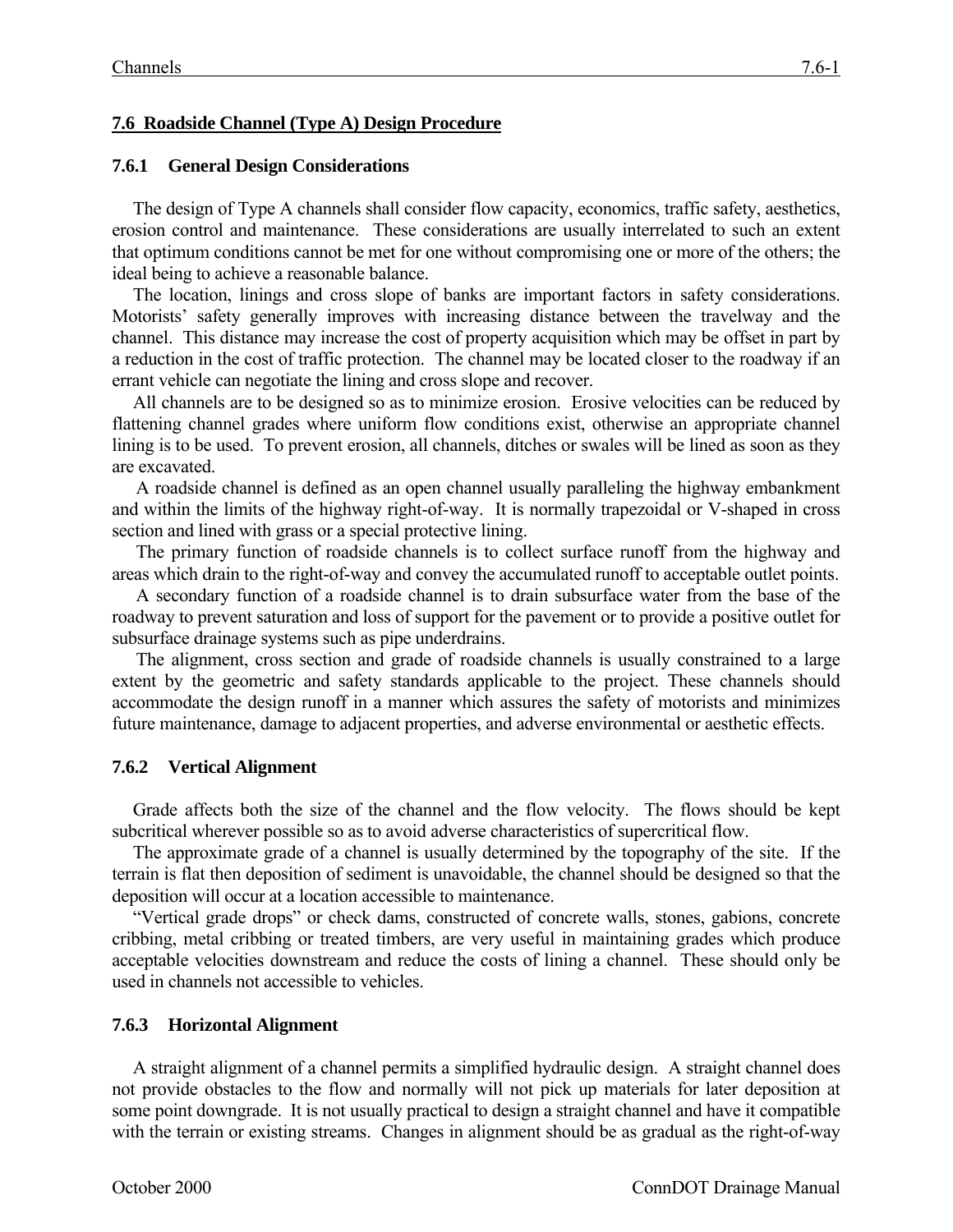and terrain permit. Whenever practicable alignment changes should be made in sections with a flat gradient, particularly if flows will become supercritical on a steeper slope. This practice will reduce the force of the water against the banks and allow the use of more effective erosion controls. When horizontal curvature is utilized, the effects of increased water surface on the outsides of curves should be considered.

#### **7.6.4 Swales**

Swales are shallow depressed areas used to drain medians, shelves with negative backslopes, and other areas where ditches are not feasible for either safety or aesthetic considerations. Grass-lined swales for the roadways generally have a longitudinal slope which conforms to the roadway grade except on flat grades, where the swale grade may be steeper than the roadway grade.

#### **7.6.5 Interceptor Channels**

These channels are used to intercept runoff from adjacent areas, to collect runoff from within the project, and to convey the runoff to suitable outlets, preferably watercourses. Interceptor channels or ditches are divided into three categories: Top-of-slope Channels, Toe-of-Slope Channels and Outlet Channels.

The layout of Interceptor Channels should be made on a topographical map which contains the project, location of storm drainage structures, contours, and drainage area limits.

For the purposes of payment and in accordance with the Department's Standard Specifications, a channel shall be interpreted to mean a natural or artificial watercourse having an average width at the bottom, after excavation, of 1.2m (4 ft) or more. A drainage ditch shall be interpreted to mean an unpaved, artificially constructed open depression having an average width of less than 1.2m (4 ft) at the bottom, after excavation, constructed for the purpose of carrying surface water.

**• Top-of-Slope channels** or ditches are located at the top of cut slopes for the purpose of intercepting runoff from natural slopes inclined towards the project. They serve to reduce erosion of the cut slope face and to prevent debris and sediment from washing onto the project.

The following should be considered before use of a Top-of-Slope Channel:

- The runoff from the contributing area can flow down the cut slope if it will not affect its stability. The Soils and Foundations Section should be consulted to determine this. If the slope will not be stable, then a top-of-slope channel is required.
- If the cost of additional drainage resulting from the absence of a channel exceeds the cost of the channel, then the channel may be warranted. The fact that top-of-slope channels are far removed from the travelway and are difficult to maintain should also be considered.
- These channels are to have a trapezoidal section with 3 horizontal to 1 vertical side slopes for grass linings; and 2 horizontal to 1 vertical side slopes for riprap or rigid linings.
- The channel grade should be such that ponding will not occur thereby causing saturation or overflow at the top of the slope which could result in slope failure. In areas of unstable slopes it may be necessary to intercept, and accelerate the removal of runoff with pipes. Channels crossing highly permeable slopes may require lining with impermeable material.
- To prevent slope failure, the top of the channel nearest the slope should be located no closer than five feet from the outer limit of the rounding created at the top of cut slopes.
- Excessively deep channel cuts to maintain constant grades should be avoided.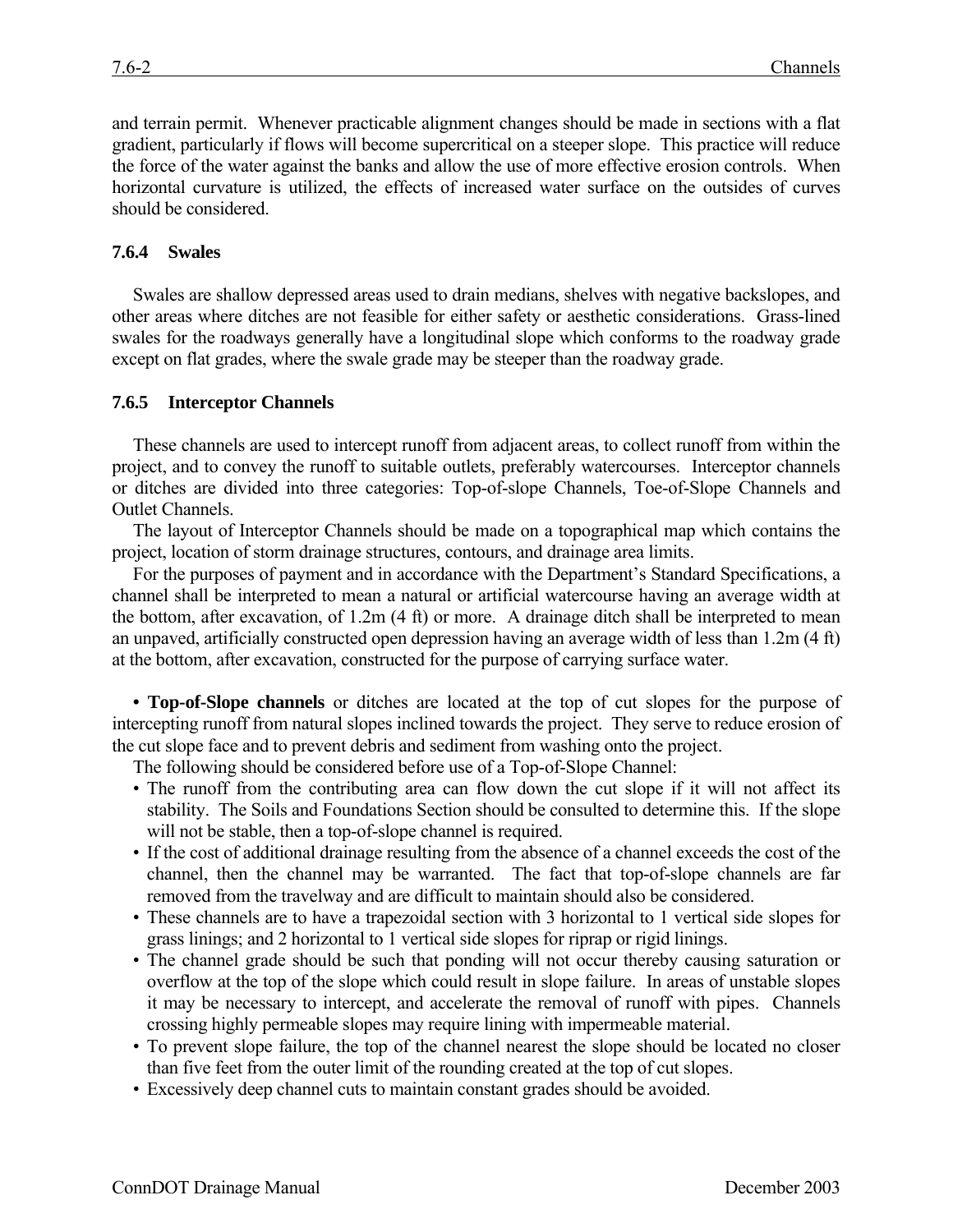• **Toe-of-slope channels** are located near the toe of the embankment when it is necessary to convey water collected by storm drainage systems, swales, or runoff from terrain inclined toward the projects, or to keep flow within the ROW until a suitable outlet is available.

These channels are to have the same cross section geometry as top-of-slope channels if their location will not be hazardous to vehicular traffic. If it is determined that a trapezoidal channel will be hazardous, then the use of guide railing must be considered. The preferred design, for both safety and aesthetics, would be a wide parabolic section with vertical curves to round all angles. The reduction of flow velocities through use of side, shallow channels or swales will minimize erosion and may be possible without an appreciable increase in cost. This type of channel may be found to be more economical after considering the cost of the guide rail, lining and rights of way required for alternatives.

If trapezoidal channels are used they should be located 1.5m (5 feet) from the normal toe rounding of the embankment to prevent the channel from being obstructed by any natural sloughing and erosion of the adjacent embankment. The 5 foot shelf shall be on a slope of 1V:12H between the toe and the top of the channel unless rights of way requirements dictate otherwise.

#### **• Outlet channels**

Outlet channels are used to convey flow from storm drainage systems and swales to a watercourse or to an area not subject to erosion.

They are usually designed with side slopes of 1V:2H. For vehicular safety, it may be necessary to use flatter side slopes and wider trapezoidal channels, especially where outletting swales from roadway cut sections to the toes of adjoining embankments.

Outlet channels should be located beyond the area required for vehicular recovery. They should be accessible for maintenance since they may trap sediment and debris.

#### **7.6.6 Type A Channel Design Concepts**

HEC-15 provides a detailed presentation of stable channel design concepts related to the design of roadside and median channels which convey a design discharge less than 1.42 m<sup>3</sup>/s or 50 cfs. This section provides a brief summary of significant concepts.

Stable channel design concepts provide a means of evaluating and defining channel configurations that will perform within acceptable limits of stability. For most highway drainage channels, bank instability and lateral migration can not be tolerated. Stability is achieved when the material forming the channel boundary effectively resists the erosive forces of the flow. Principles of rigid boundary hydraulics can be applied to evaluate this type of system.

Both velocity and tractive force methods have been applied to the determination of channel stability. Permissible velocity procedures are empirical in nature, and have been used to design numerous channels in the United States and throughout the world. However, tractive force methods consider actual physical processes occurring at the channel boundary and represent a more realistic model of the detachment and erosion processes.

The hydrodynamic force created by water flowing in a channel causes a shear stress on the channel bottom. The bed material, in turn, resists this shear stress by developing a tractive force. Tractive force theory states that the flow-induced shear stress should not produce a force greater than the tractive resisting force of the bed material. This tractive resisting force of the bed material creates the permissible or critical shear stress of the bed material. In a uniform flow, the shear stress is equal to the effective component of the gravitational force acting on the body of water parallel to the channel bottom. The average shear stress is equal to: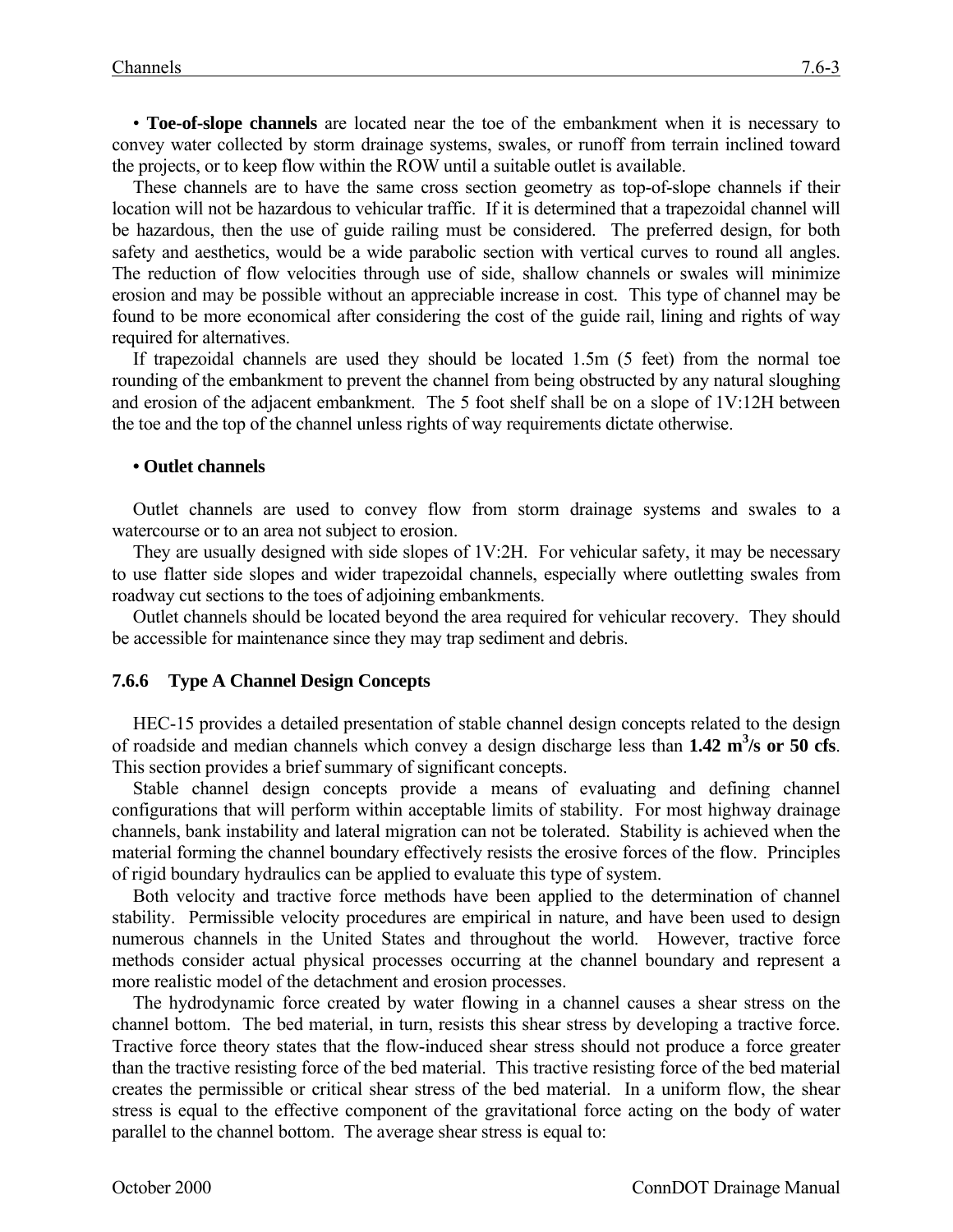$\tau = \gamma \text{ R } \text{S}$  (7.11)

where:  $\tau$  = average shear stress, Pa (lb/ft<sup>2</sup>)

- $γ =$  unit weight of water, 9810 N/m<sup>3</sup> (62.4 lb/ft<sup>3</sup>) (at 15.6 °C (60 °F))
- $R =$  hydraulic radius, m (ft)
- $S =$  average bed slope or energy slope, m/m (ft/ft)

The maximum shear stress for a straight channel occurs on the channel bed and is less than or equal to the shear stress at maximum depth. The maximum shear stress is computed as follows:

$$
\tau_{\rm d} = \gamma \, \rm d \, S \tag{7.12}
$$

where:  $\tau_d$  = maximum shear stress, Pa (lb/ft<sup>2</sup>)  $d =$  maximum depth of flow, m (ft)

Shear stress in channels is not uniformly distributed along the wetted perimeter of a channel. A typical distribution of shear stress in a trapezoidal channel tends toward zero at the corners with a maximum on the bed of the channel at its centerline, and the maximum for the side slopes occurs around the lower third of the slope as illustrated in Figure 7-7.



**Figure 7-7 Distribution of shear stress**

For trapezoidal channels lined with gravel or riprap having side slopes steeper than 3 horizontal to 1 vertical, side slope stability must also be considered. This analysis is performed by comparing the tractive force ratio between side slopes and channel bottom with the ratio of shear stresses exerted on the channel sides and bottom. The ratio of shear stresses on the sides and bottom of a trapezoidal channel,  $K_1$ , is given in Figure 7-9 and the tractive force ratio,  $K_2$ , is given in Figure 7-10. The angle of repose,  $\theta$ , for different rock shapes and sizes is provided in Figure 7-11. The required rock size for the side slopes is found using the following equation: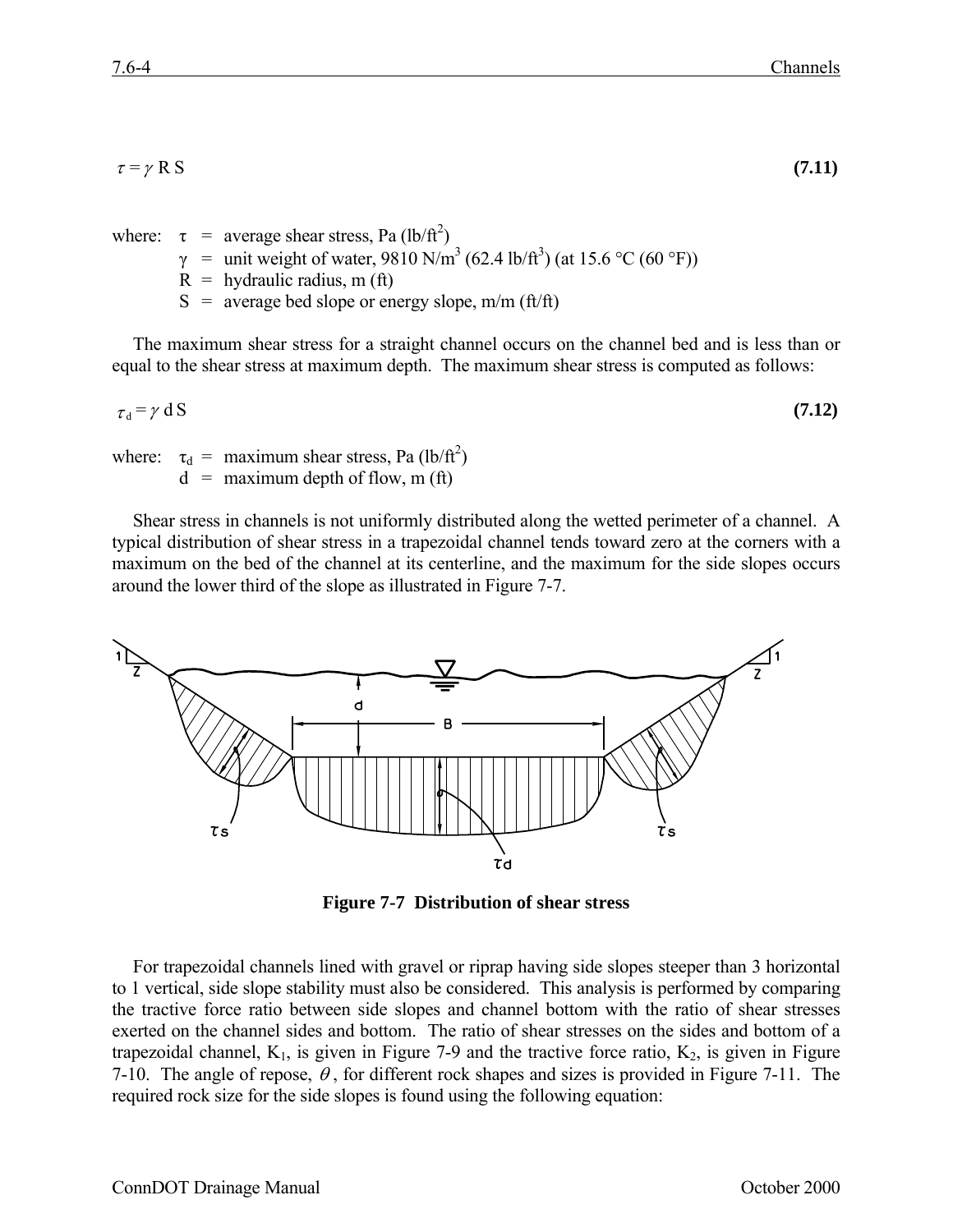$$
(D_{50})_{\text{sides}} = \frac{K_1}{K_2} (D_{50})_{\text{bottom}} \tag{7.13}
$$

where:  $D_{50}$  = the mean riprap size, m (ft)

- $K_1$  = ratio of shear stresses on the sides and bottom of a trapezoidal channel (see Figure 7-9).
- $K_2$  = ratio of tractive force on the sides and bottom of a trapezoidal channel (see Figure 7-10).

Flow around a bend in an open channel induces centrifugal forces because of the change in flow direction. This results in a superelevation of the water surface at the outside of bends and can cause the flow to splash over the side of the channel if adequate freeboard is not provided. This superelevation can be estimated by the following equation.

$$
\Delta d = \frac{V^2 T}{g R_c}
$$
 (7.14)

- where:  $\Delta d$  = difference in water surface elevation between the inner and outer banks of the channel in the bend, m (ft)
	- $V = average velocity, m/s (ft/s)$
	- $T =$  surface width of the channel, m (ft)
	- g = gravitational acceleration,  $9.8 \text{ m/s}^2 (32.2 \text{ ft/s}^2)$
	- $\widetilde{R}_c$  = radius to the centerline of the channel, m (ft)

Equation 7.14 is valid for subcritical flow conditions. The elevation of the water surface at the outer channel bank will be ∆d/2 higher than the centerline water surface elevation (the average water surface elevation immediately before the bend) and the elevation of the water surface at the inner channel bank will be ∆d/2 lower than the centerline water surface elevation.

Flow around bends also creates secondary currents which impose higher shear stresses on the channel sides and bottom compared to straight reaches. Areas of high shear stress in bends are illustrated in Figure 7-8. The maximum shear stress in a bend is a function of the ratio of channel curvature to bottom width. This ratio increases as the bend becomes sharper and the maximum shear stress in the bend increases. The bend shear stress can be computed using the following relationship:

$$
\tau_{\rm b} = K_{\rm b} \,\tau_{\rm d} \tag{7.15}
$$

where:  $\tau_b$  = bend shear stress, Pa (lb/ft<sup>2</sup>)

- $K_b$  = function of  $R_c/B$  (see Figure 7-12)
- $R_c$  = radius to the centerline of the channel, m (ft)
- $B = bottom width of channel, m (ft)$
- $\tau_{d}$  = maximum channel shear stress, Pa (lb/ft<sup>2</sup>)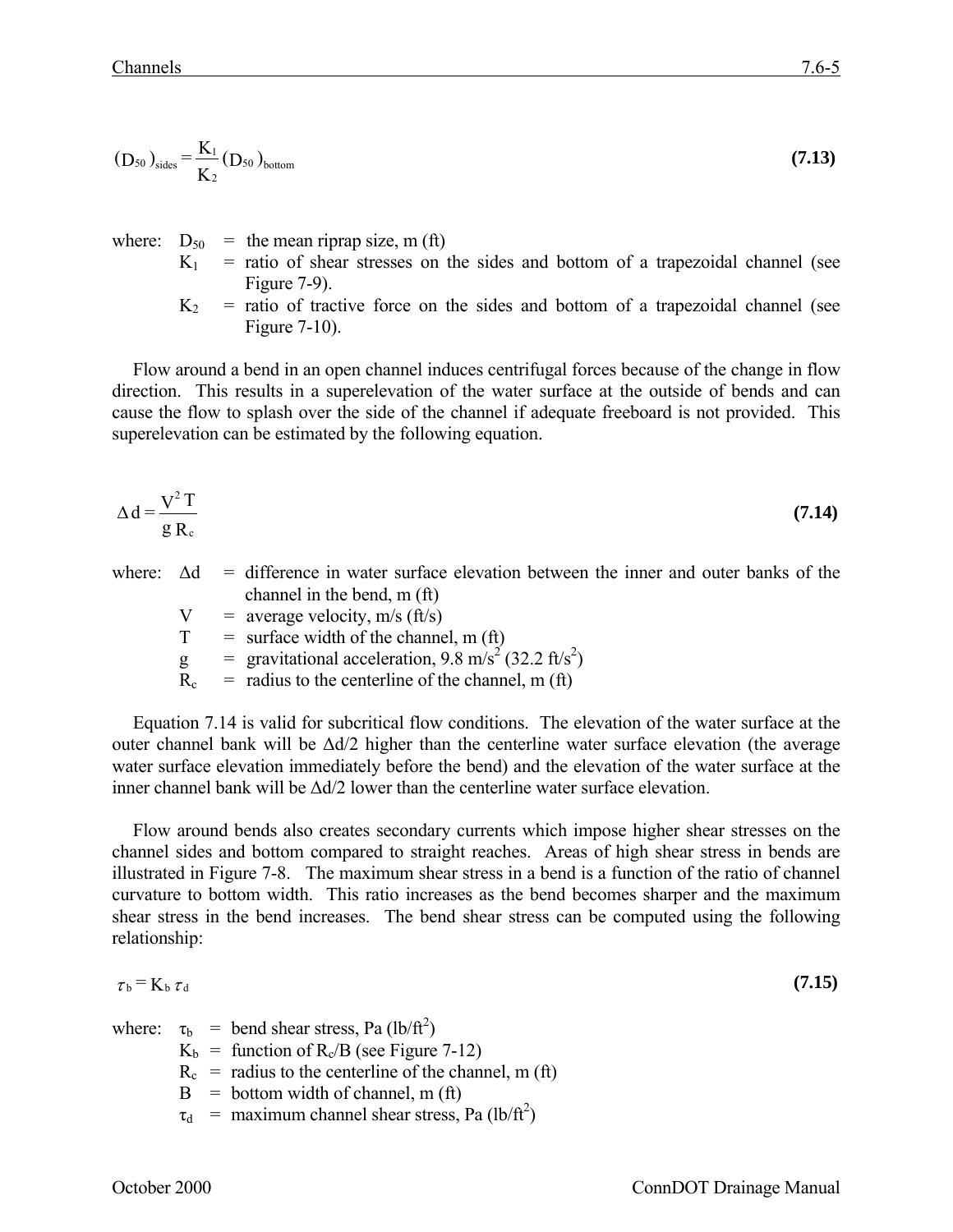The increased shear stress produced by the bend persists downstream of the bend a distance  $L_p$ , as shown in Figure 7-8. This distance can be computed using the following relationship:

$$
L_p = \frac{0.736 \, R^{7/6}}{n_b} \qquad (L_p = \frac{0.603 R^{7/6}}{n_b}) \qquad (7.16)
$$

where:  $L_p$  = length of protection (length of increased shear stress due to the bend) downstream of the point of tangency, m (ft)

$$
n_b
$$
 = Manning's roughness in the channel bend

 $R$  = hydraulic radius, m (ft)



**Figure 7-8 Shear stress distribution in channel bends**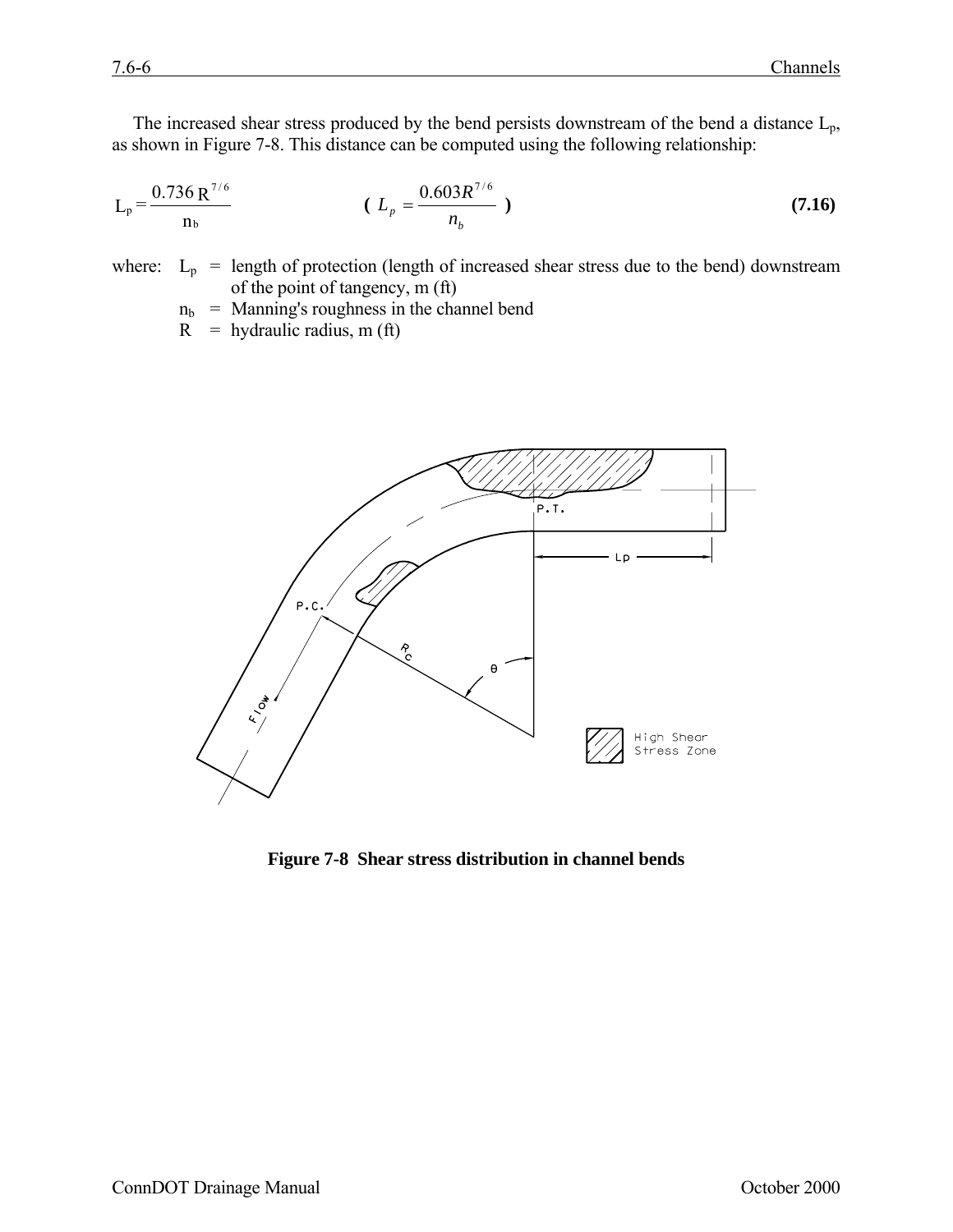## **7.6.7 Design Parameters**

Parameters required for the design of roadside and median channels include discharge frequency, channel geometry, channel slope, vegetation type, freeboard, and shear stress. This section provides criteria relative to the selection or computation of these design elements.

# • **Discharge Frequency**

#### **Roadside and median drainage channels are designed to carry the 10 year design flow. A 2-year return period is used for the design of temporary linings.**

Channels will be designed to convey the discharge of any connecting facility, with consideration for possible additional flow from adjacent areas which may increase the discharge and require adjustments in the design. The preliminary layout of the channel should be made on a topographic map which contains the location of the project and has adequate contours to determine the contributing drainage areas. From this map, the discharge can be estimated at appropriate points along the channel. For watercourses, it is usually not necessary to compute more than one discharge unless there are extenuating circumstances. Additional information on design discharge can be found in other sections of this chapter.

## • **Channel Geometry**

Channel side slopes for triangular or trapezoidal channels cannot exceed the angle of repose of the soil and/or lining material, and should generally be 3 horizontal to 1 vertical or flatter. In areas where traffic safety may be of concern, channel side slopes should be 4 horizontal to 1 vertical or flatter.

Design of roadside and median channels should be integrated with the highway geometric and pavement design to insure proper consideration of safety and pavement drainage needs.

## • **Channel Slope**

Channel bottom slopes are generally dictated by the road profile or other constraints. However, if channel stability conditions warrant, it may be feasible to adjust the channel gradient slightly to achieve a more stable condition. Channel gradients greater than two percent may require the use of flexible linings to maintain stability. Most flexible lining materials are suitable for protecting channel gradients of up to 10 percent, with the exception of some grasses. Linings, such as riprap and wire-enclosed riprap are more suitable for protecting very steep channels with gradients in excess of 10 percent. Rigid linings, such as concrete paving, are highly susceptible to failure from structural instability due to such occurrences as overtopping, freeze thaw cycles, swelling, and excessive soil pore water pressure.

## • **Roughness Coefficient (Manning's n values)**

The selection of an appropriate Manning's n value for design purposes is often based on observation and experience. Manning's n values are also known to vary with flow depth. Table 7-2 provides a tabulation of Manning's n values for various channel lining materials. Manning's roughness coefficient for vegetative and other linings vary significantly depending on the amount of submergence. The classification of vegetal covers by degree of retardance is provided in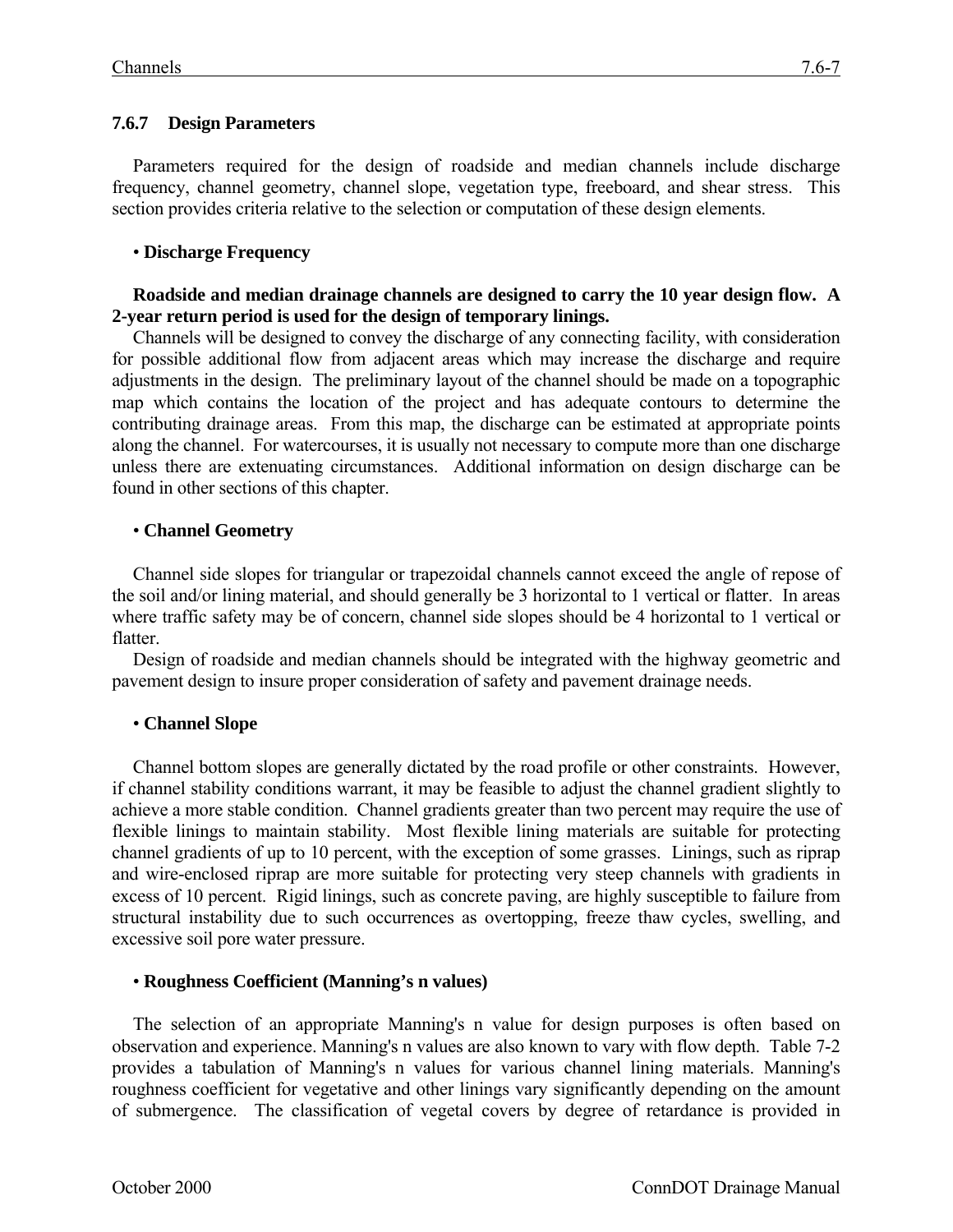HEC-15. Table 7-3 provides a list of Manning's n relationships for five classes of vegetation defined by their degree of retardance.

#### • **Freeboard**

The freeboard of a channel is the vertical distance from the water surface to the top of the channel banks. The importance of this factor depends on the consequence of overflow of the channel bank. At a minimum the freeboard should be sufficient to prevent waves, superelevation changes, or fluctuations in water surface from overflowing the sides. In a permanent roadside or median channel, 0.3m (1 ft) of freeboard is generally considered adequate. For temporary channels no freeboard is necessary. However, a steep gradient channel should have a freeboard height equal to the flow depth to compensate for the large variations in flow caused by waves, splashing, and surging.

#### • **Shear Stress**

The permissible or critical shear stress in a channel defines the force required to initiate movement of the channel bed or lining material. Table 7-4 presents permissible shear stress values for manufactured, vegetative, and riprap channel lining. The permissible shear stress for noncohesive soils is a function of mean diameter of the channel material as shown in Figure 7-13. For larger stone sizes not shown in Figure 7-13 and rock riprap, the permissible shear stress is given by the following equation:

$$
\tau_{\rm p} = \mathrm{K}_{\rm p} \, \mathrm{D}_{50} \tag{7.17}
$$

where:  $\tau_p$  = permissible shear stress, Pa (lb/ft<sup>2</sup>)  $D_{50}$  = mean riprap size, m (ft)  $K_p = 628 (4.0)$ 

For cohesive materials the plasticity index provides a good guide for determining the permissible shear stress as illustrated in Figure 7-14.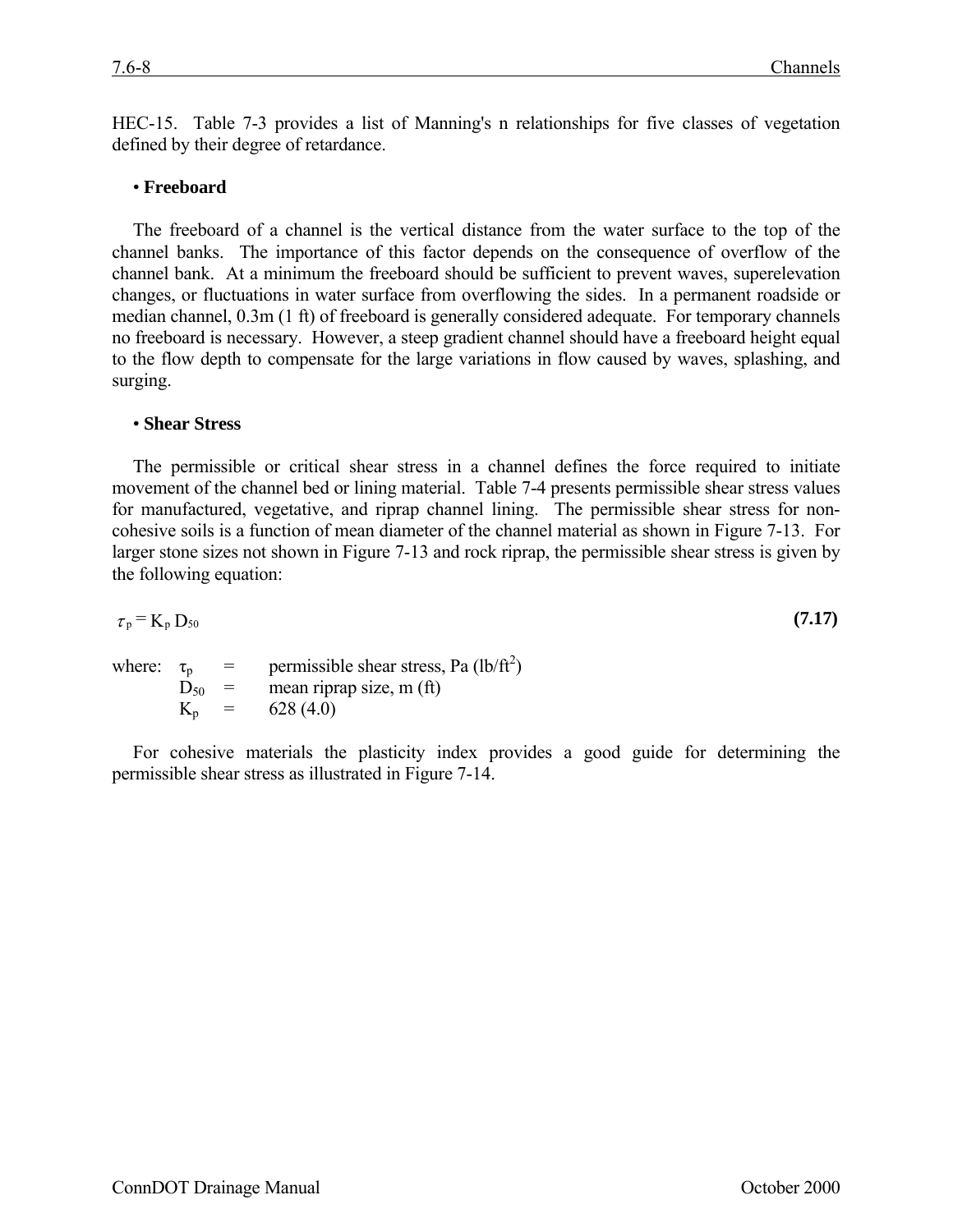|                                     |                         |                                                                                     | n - Value for Given Depth Ranges          |                                           |                                           |
|-------------------------------------|-------------------------|-------------------------------------------------------------------------------------|-------------------------------------------|-------------------------------------------|-------------------------------------------|
| Lining<br>Category                  | ConnDOT<br>Designations | Lining Type                                                                         | $0-0.15$ m<br>$(0-0.5)$ ft)               | $0.15 - 0.60$ m<br>$(0.5-2.0 \text{ ft})$ | $>0.60$ m<br>$(>2.0 \text{ ft})$          |
| Rigid                               |                         | Concrete<br><b>Grouted Riprap</b><br><b>Stone Masonry</b><br>Soil Cement<br>Asphalt | 0.015<br>0.040<br>0.042<br>0.025<br>0.018 | 0.013<br>0.030<br>0.032<br>0.022<br>0.016 | 0.013<br>0.028<br>0.030<br>0.020<br>0.016 |
| Unlined                             |                         | <b>Bare Soil</b><br>Rock Cut                                                        | 0.023<br>0.045                            | 0.020<br>0.035                            | 0.020<br>0.025                            |
| <b>Erosion Control</b><br>Matting** | Type E                  | Woven Paper Net<br>Jute Net                                                         | 0.016<br>0.028                            | 0.015<br>0.022                            | 0.015<br>0.019                            |
| (Temporary or<br>Permanent)         | Type F<br>Type G        | Fiberglass Roving<br><b>Straw with Net</b><br>Curled Wood Mat                       | 0.028<br>0.065<br>0.066                   | 0.021<br>0.033<br>0.035                   | 0.019<br>0.025<br>0.028                   |
|                                     | Type H                  | Synthetic Mat                                                                       | 0.036                                     | 0.025                                     | 0.021                                     |
| Gravel Riprap                       | Special                 | 25 mm $(1 \text{ in}) D_{50}$<br>50 mm $(2 \text{ in}) D_{50}$                      | 0.044<br>0.066                            | 0.033<br>0.041                            | 0.030<br>0.034                            |
| Rock Riprap                         | Modified                | 125 mm $(5 \text{ in}) D_{50}$<br>150 mm (6 in) $D_{50}$                            | 0.095<br>0.104                            | 0.062<br>0.069                            | 0.035<br>0.035                            |
|                                     | Intermediate            | 200 mm $(8 \text{ in}) D_{50}$<br>300 mm $(12 \text{ in}) D_{50}$                   |                                           | 0.072<br>0.078                            | 0.037<br>0.040                            |
|                                     | Standard                | 380 mm $(15 \text{ in}) D_{50}$                                                     |                                           | --                                        | 0.042                                     |

Table 7-2. Manning's roughness coefficients for Roadside and Median Channels. \*

- NOTE: Values listed are representative values for the respective depth ranges. Manning's roughness coefficients, n, vary with the flow depth.
	- \* Table reproduced from HEC-15

\*\* See Section 7.6.8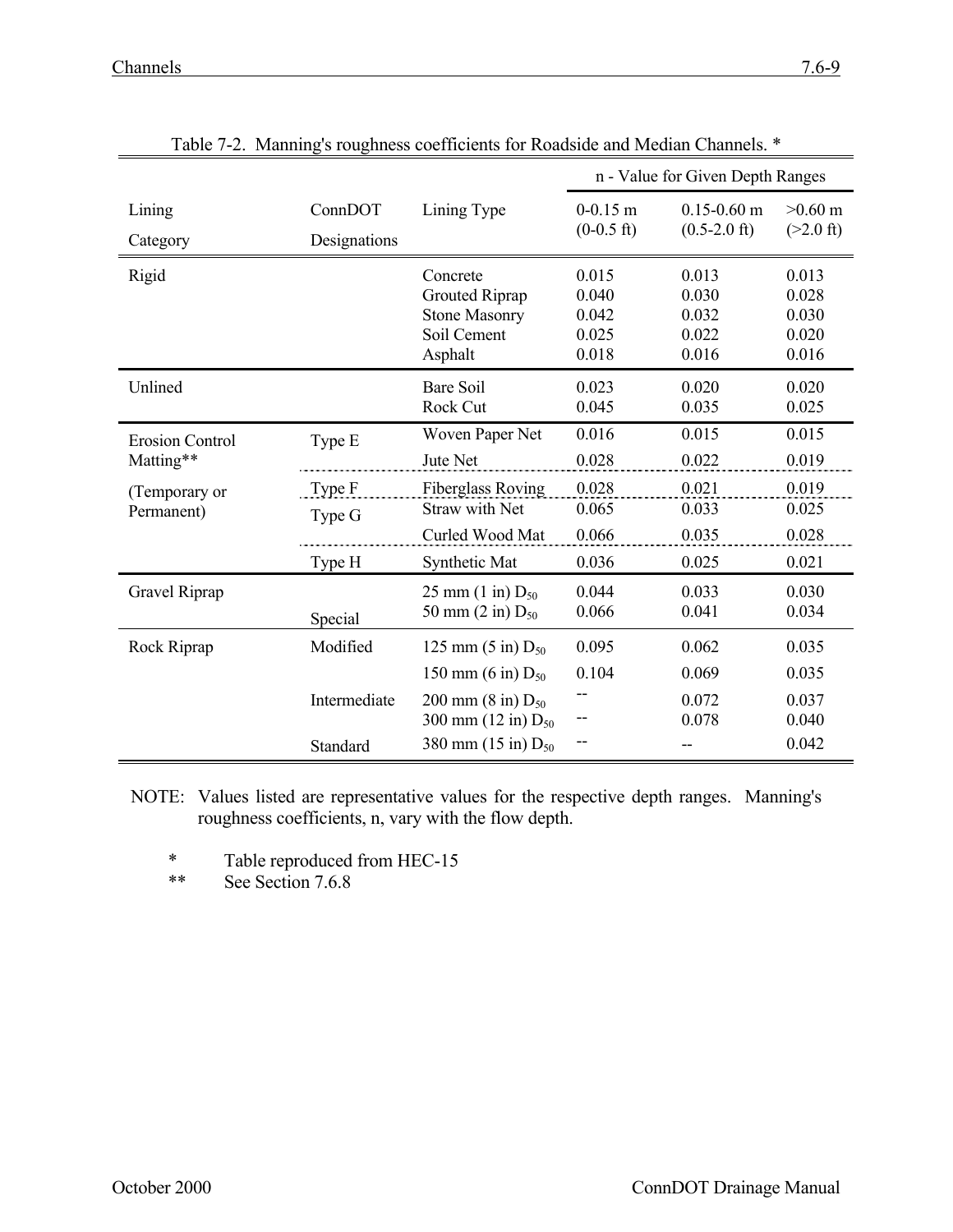| Retardance<br>$Class***$ | Manning's n Equation*                                                                                                                                                                                  |
|--------------------------|--------------------------------------------------------------------------------------------------------------------------------------------------------------------------------------------------------|
| A                        | 1.22 R <sup>1/6</sup> / [30.2 + 19.97 log (R <sup>1.4</sup> S <sub>0</sub> <sup>0.4</sup> )] (R <sup>1/6</sup> / [15.8 + 19.97 log (R <sup>1.4</sup> S <sub>0</sub> <sup>0.4</sup> )]) ( <b>7-18</b> ) |
| B                        | 1.22 R <sup>1/6</sup> / [37.4 + 19.97 log (R <sup>1.4</sup> S <sub>0</sub> <sup>0.4</sup> )] (R <sup>1/6</sup> / [23.0 + 19.97 log (R <sup>1.4</sup> S <sub>0</sub> <sup>0.4</sup> )]) ( <b>7-19</b> ) |
| $C^{**}$                 | 1.22 R <sup>1/6</sup> / [44.6 + 19.97 log (R <sup>1.4</sup> S <sub>0</sub> <sup>0.4</sup> )] (R <sup>1/6</sup> / [30.2 + 19.97 log (R <sup>1.4</sup> S <sub>0</sub> <sup>0.4</sup> )]) ( <b>7-20</b> ) |
| D                        | 1.22 R <sup>1/6</sup> / [49.0 + 19.97 log (R <sup>1.4</sup> S <sub>0</sub> <sup>0.4</sup> )] (R <sup>1/6</sup> / [34.6 + 19.97 log (R <sup>1.4</sup> S <sub>0</sub> <sup>0.4</sup> )]) ( <b>7-21</b> ) |
| Ε                        | 1.22 R <sup>1/6</sup> / [52.1 + 19.97 log (R <sup>1.4</sup> S <sub>0</sub> <sup>0.4</sup> )] (R <sup>1/6</sup> / [37.7 + 19.97 log (R <sup>1.4</sup> S <sub>0</sub> <sup>0.4</sup> )]) ( <b>7-22</b> ) |

Table 7-3. Manning's n relationships for vegetal degree of retardance.

\* Equations are valid for flows less than  $1.42 \text{ m}^3/\text{s}$  (50 ft<sup>3</sup>/s). Nomograph solutions for these equations are contained in HEC-15.

\*\* Use on ConnDOT projects when calling for turf establishment

\*\*\* See HEC-15 for definition of retardance classes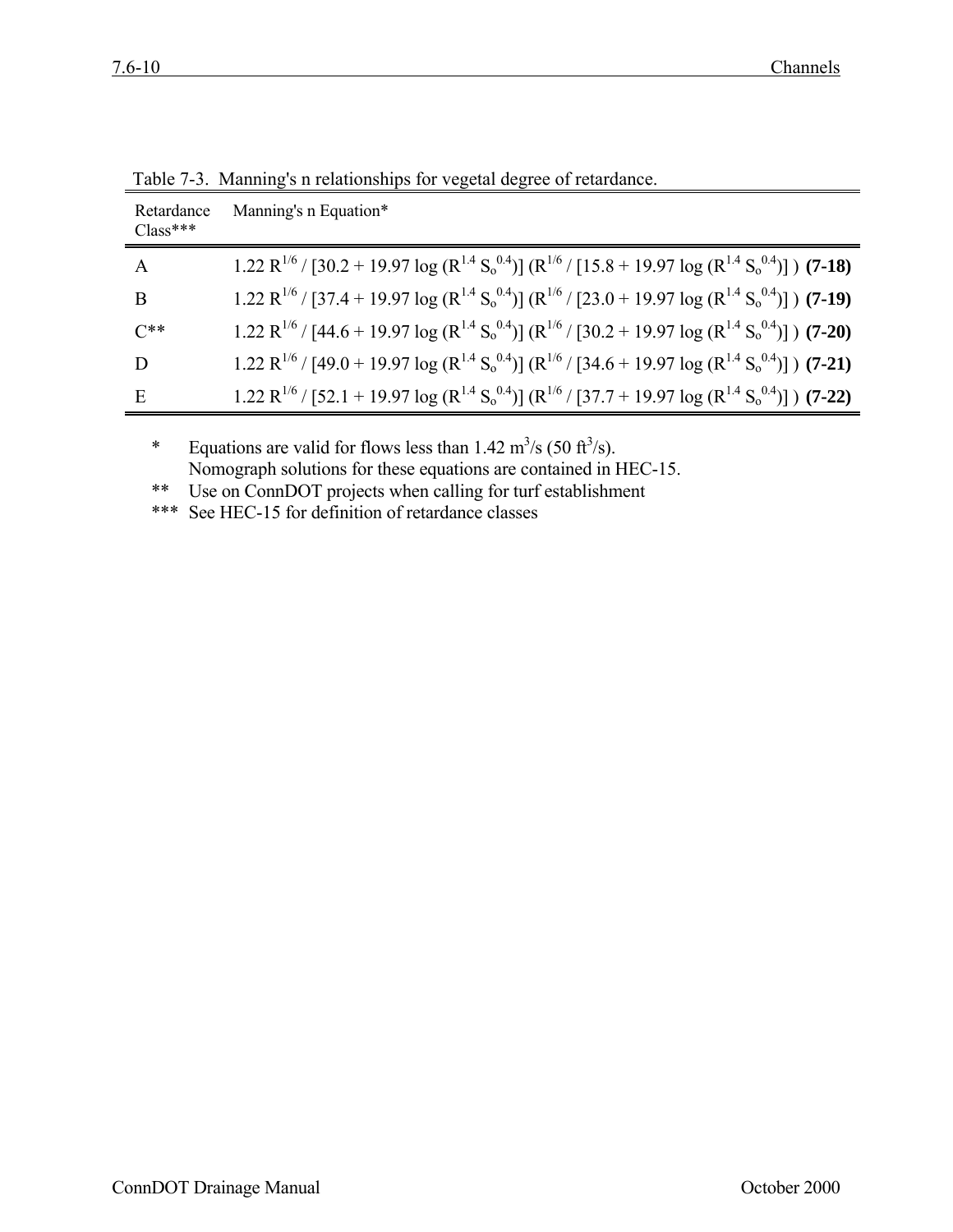| Lining Category        | ConnDOT<br>Designations | Lining Type                     | Pa                         | $lb/ft^2$ |
|------------------------|-------------------------|---------------------------------|----------------------------|-----------|
| <b>Erosion Control</b> | Type E                  | Woven Paper Net                 | 7.2                        | 0.15      |
| Matting**              |                         | Jute Net                        | 21.5                       | 0.45      |
|                        |                         | Fiberglass Roving:              |                            |           |
|                        | Type F                  | Single                          | 28.7                       | 0.60      |
|                        |                         | Double                          | 40.7                       | 0.85      |
|                        | Type G                  | <b>Straw with Net</b>           | 69.4                       | 1.45      |
|                        |                         | Curled Wood Mat                 | 74.2                       | 1.55      |
|                        | Type H                  | Synthetic Mat                   | 95.8                       | 2.00      |
| Vegetative             |                         | Class A                         | 177.2                      | 3.70      |
|                        |                         | Class B                         | 100.6                      | 2.10      |
| Turf                   |                         | Class C-Use for DOT             | 47.9                       | 1.00      |
| Establishment          |                         | projects                        |                            |           |
|                        |                         | Class D                         | 28.7                       | 0.60      |
|                        |                         | Class E                         | 16.8                       | 0.35      |
| Gravel Riprap          |                         | $25 \text{ mm} (1 \text{ in})$  | 15.8                       | 0.33      |
|                        | Special                 | 50 mm $(2 in)$                  | 31.6                       | 0.67      |
| Rock Riprap            | Modified                | $125 \text{ mm} (5 \text{ in})$ | 79.8                       | 1.68      |
|                        |                         | $150 \text{ mm} (6 \text{ in})$ | 95.8                       | 2.00      |
|                        | Intermediate            | $200 \text{ mm} (8 \text{ in})$ | 127.7                      | 2.68      |
|                        |                         | 300 mm (12 in)                  | 191.5                      | 4.00      |
|                        | Standard                | 380 mm (15 in)                  | 239.3                      | 5.00      |
| <b>Bare Soil</b>       |                         | Non-cohesive<br>Cohesive        | Figure 7-13<br>Figure 7-14 |           |

# **Table 7-4 Permissible Shear Stresses for Lining Materials\***

Permissible Unit Shear Stress

\* Reproduced from HEC-15

\*\* See Section 7.6.8

## **7.6.8 Erosion Control Matting**

Erosion control matting is evaluated by the Department for use in eight Types (A-H), grouped into two Classes. Types A through D are included in Class 1 and are designated as Slope Protection. This classification is based upon steepness of the slope and soil type. The purpose of Class 1 matting is to protect the seedbed from loss of soil, and promote the establishment of a warm-season, perennial vegetative cover.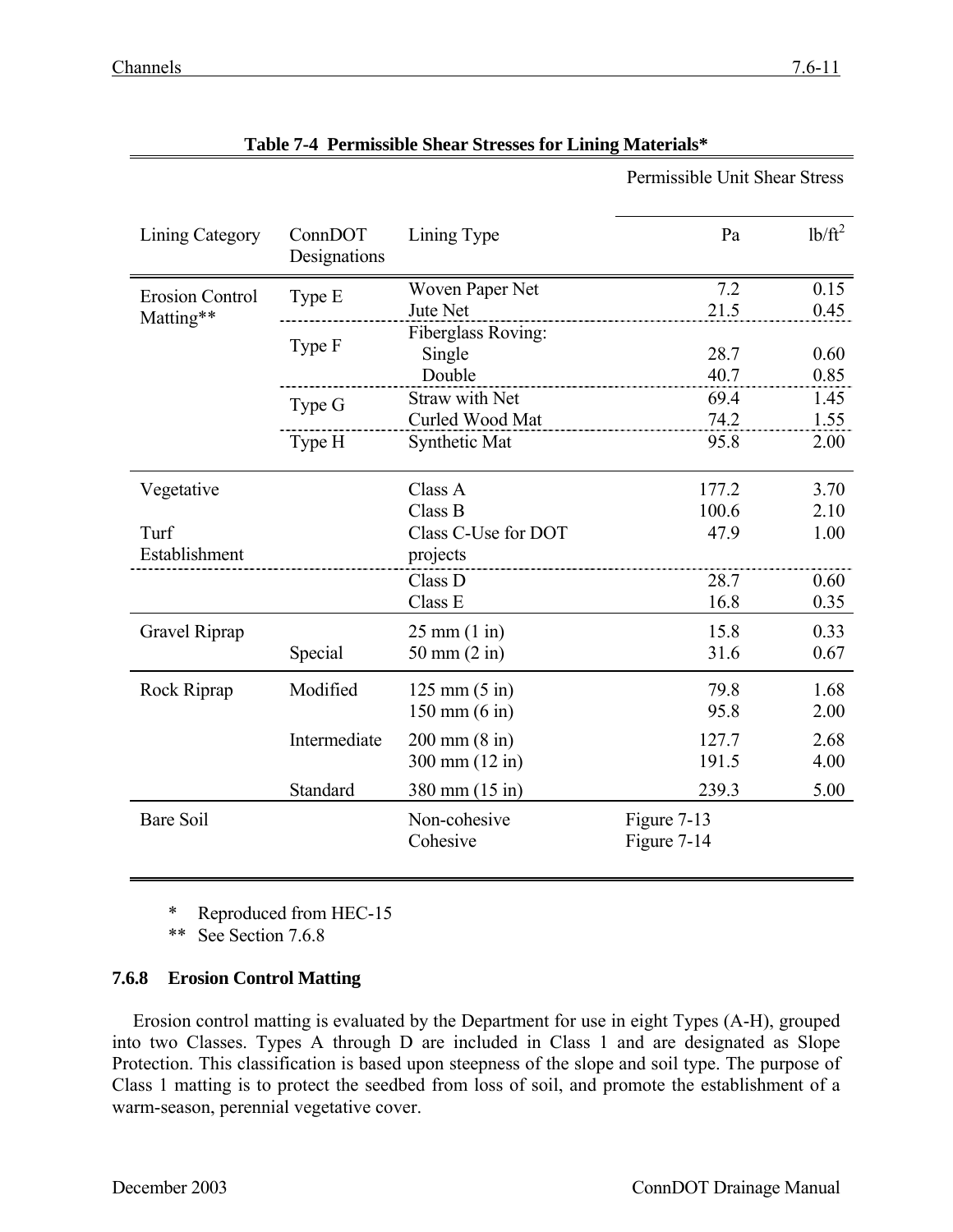Types E through H are included in Class 2 and are designated as Flexible Channel Liner Protection. This classification is based upon the permissible shear stress of the material. The purpose of Class 2 matting is to protect the geometry of a channel from loss of soil, and to promote the establishment of a warm-season, perennial vegetative cover. Class 2 Types are designated according to the shear stress limits shown in Table 7-5. The shear stress ranges are based on values published in HEC-15.

|  |  | Table 7-5 Erosion Control Matting (Class 2) Shear Stress Ranges |  |  |  |
|--|--|-----------------------------------------------------------------|--|--|--|
|--|--|-----------------------------------------------------------------|--|--|--|

| Matting Type | <u>Permissible Shear Stress</u> – Pa $(lb/ft^2)$ |
|--------------|--------------------------------------------------|
| F            | $< 25$ ( $< 0.5$ )                               |
| F            | 25 to $\leq$ 50 (0.5 to $\leq$ 1.0)              |
| (÷           | $50$ to $\leq 100$ (1.0 to $\leq 2.0$ )          |
| н            | $>100$ ( $>2.0$ )                                |

Products approved by the Department for use as erosion control matting on State projects are placed on an Approved Products List. This list is updated annually and distributed by the Department's Office of Research and Materials. Products listed by brand or trade name on the Approved Products List have demonstrated their ability to meet or exceed the Department's minimum performance standards by independent testing conducted at facilities such as the Texas Department of Transportation/Texas Transportation Institute Hydraulics and Erosion Control Laboratory.

The drainage designer is primarily concerned with Class 2 matting materials for use in the construction of roadside channels. Erosion control matting in channel lining applications can be temporary (bio- or photodegradable) or permanent (non-bio- or non-photodegradable). Types E, F and G matting are generally temporary and include but are not limited to the following materials: (E) Woven Paper Net, Jute Net and (F) Single or Double Fiberglass Roving and (G) Straw with Net, Curled Wood Mat. Type H matting is generally composed of synthetic material, is permanent and is commonly used for turf reinforcement. **If the channel design requires the use of a permanent matting, the matting should be noted as permanent on the project plans.**

**The designer should be aware that it is the contractor's option as to which product he or she actually uses on a project, provided that the product used is on the Approved Products List for that application. Appropriate judgement should be reflected in the engineering calculations when selecting the Type of Matting (E, F, G or H) to be specified on the project plans.**

See Appendix B for additional guidance regarding the use of erosion control matting in vegetative (grass) lined swales.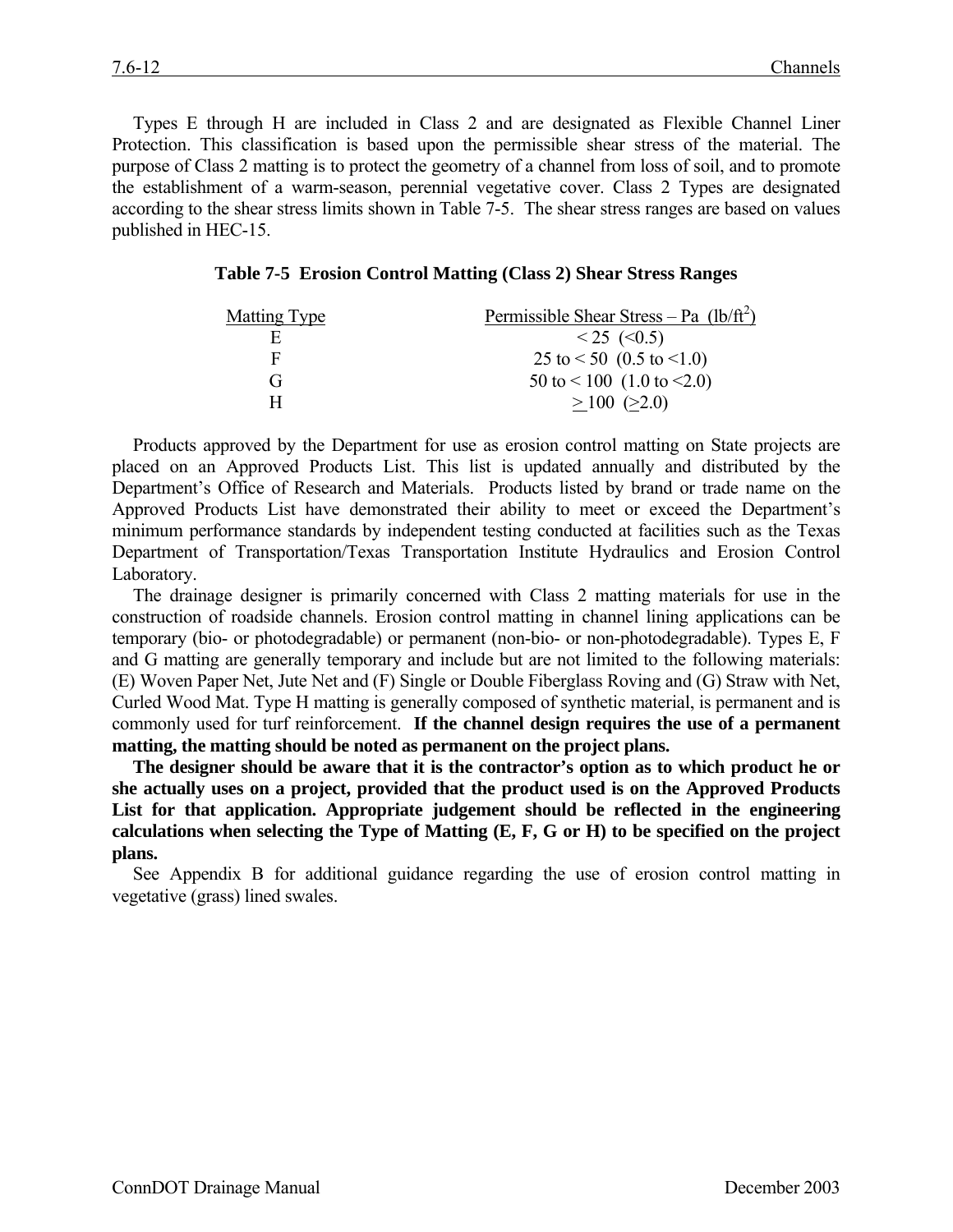## **7.6.9 Design Procedure for Roadside Ditches, Swales, and Channels (Type A)**

This section presents a generalized procedure for the design of roadside and median channels. Although each project will be unique, the design steps outlined below will normally be applicable.

#### **Step 1. Establish a Preliminary Drainage Plan**

For proposed median or roadside channels, the following preliminary action should be taken:

- A. Prepare existing and proposed plan and profile of the proposed channels. Include any constraints on design such as highway and road locations, culverts, utilities, etc.
- B. Determine and plot on the plan the locations of natural basin divides and channel outlet points.
- C. Collect any available site data such as soil types and topographic information.

#### **Step 2. Obtain or Establish Cross Section Data**

Establish preliminary cross section geometric parameters and controlling physical features considering the following guides:

- A. Adequate channel depth should be provided to drain the pavement subbase and minimize freeze-thaw.
- B. Channel side slopes based on geometric design criteria including safety, economics, soil, aesthetics, and access should be chosen.

#### **Step 3. Determine Initial Channel Grades**

Plot initial grades on the plan and profile. Note that slopes on roadside channels in cuts are usually controlled by highway grades. Use the following guides when establishing initial grades:

- A. Provide a channel slope with a minimum 0.5% grade to minimize ponding and sediment accumulation.
- B. Where possible, avoid features which may influence or restrict grade, such as utility structures.

#### **Step 4. Check flow Capacities and Adjust Sections as Necessary**

- A. Compute the design discharge at the downstream end of channel segments.
- B. Set preliminary values for channel size, roughness, and slope, based on long term conditions and considering maintenance.
- C. Determine the maximum allowable depth of channel including freeboard.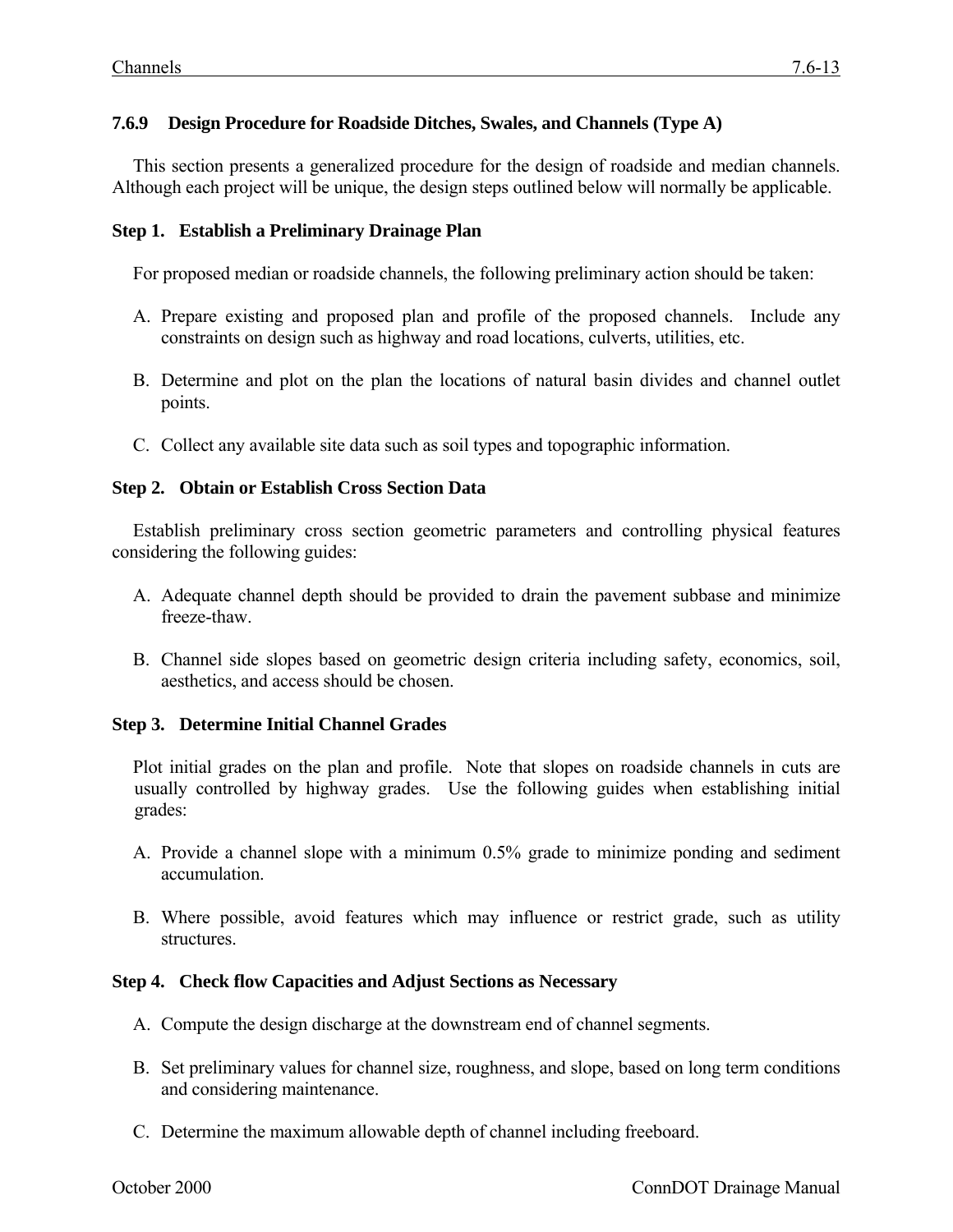- D. Check the flow capacity using Manning's equation
- E. If the capacity is not adequate, possible considerations for increasing the capacity are provided below.
	- increase bottom width
	- make channel side slopes flatter
	- make channel slope steeper
	- provide smoother channel lining
	- install drop inlets and a parallel storm drain pipe beneath the channel to supplement channel capacity

## **Step 5. Determine Channel Protection Needed**

- A. Select a lining and determine the permissible shear stress from Table 7-4. For detailed information related to lining performance, see HEC-15.
- B. Estimate the flow depth and choose an initial Manning's n value from Table 7-2 or Table 7-3.
- C. Calculate the normal flow depth at design discharge using Manning's equation and compare with the estimated depth. If the flow depth is acceptable, continue with the design procedure. If the depth is not acceptable, repeat steps 5B and 5C.
- D. Compute the maximum shear stress at normal depth using equation 7.12.
- E. If the maximum shear stress (step 5D) is less than the permissible shear stress (step 5A), then the lining is acceptable. Otherwise consider the following options:
	- choose a more resistant lining
	- use concrete, gabions, or other more rigid lining either as full lining or composite (keeping in consideration the possible deficiencies of rigid linings)
	- decrease channel slope
	- decrease slope in combination with drop structures
	- increase channel width and/or flatten side slopes

If the maximum shear stress is excessively less than the permissible shear stress, the lining material may be redesigned to provide a more comparable lining material.

- F. For trapezoidal channels lined with gravel or riprap having side slopes steeper than 3 horizontal to 1 vertical, use equation 7-13 and Figures 7-9 and 7-10 to evaluate side slope stability.
- G. For flow around bends, use equation 7.15 and Figure 7-12 to evaluate lining stability.
- H. When channel gradients approach 10 percent, compare results obtained above with steep slope procedures in HEC-15.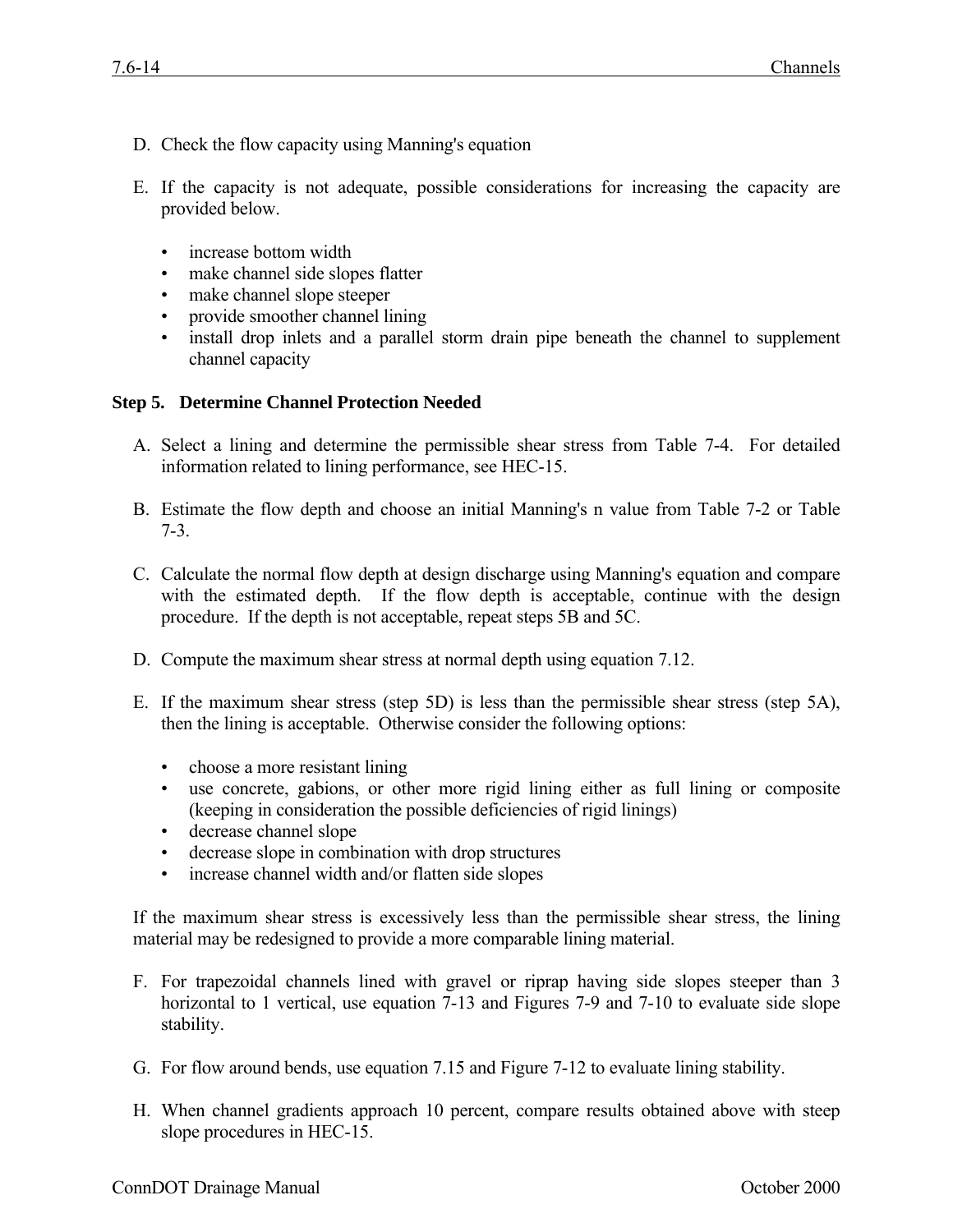- I. For composite linings use procedures in HEC-15.
- J. If a grass lining is designated without a permanent erosion control matting, then a temporary protective lining will be designed using a 2 year frequency storm repeating the above steps. See Appendix B for additional guidance regarding the use of erosion control matting in vegetative (grass) lined swales.

#### **Step 6. Check Channel Transitions and End of Reach Conditions**

Channel transition include locations where there are changes in cross section, slope, discharge, and/or roughness. At these locations, the gradually varying flow assumption may be violated, and a more detailed hydraulic evaluation may be required.

- A. Identify transition locations.
- B. Review hydraulic conditions upstream and downstream of the transition (flow area, depth, and velocity). If significant changes in these parameters are observed, perform additional hydraulic evaluations to determine flow conditions in the vicinity of the transition. See HEC-15.
- C. Provide for gradual channel transitions to minimize the possibility for sudden changes in hydraulic conditions at channel transitions.

#### **Step 7. Analyze Outlet Points and Downstream Effects**

- A. Identify any adverse impacts to downstream properties which may result from one of the following at the channel outlets:
	- increase or decrease in peak discharge
	- increase in flow velocity
	- confinement of sheet flow
	- change in outlet water quality
	- diversion of flow from another watershed
- B. Mitigate any adverse impacts identified in 7A. Possibilities in order relative to above impacts include:
	- enlarge outlet channel and/or install control structures to provide detention of increased runoff in channel
	- install velocity control or energy dissipation structure
	- increase capacity and/or improve lining of downstream channel
	- install sophisticated weirs or other outlet devices to redistribute concentrated channel flow
	- eliminate diversions which result in downstream damage and which cannot be mitigated in a less expensive fashion

To obtain the optimum roadside channel system design, it may be necessary to make several trials of the above procedure before a final design is achieved.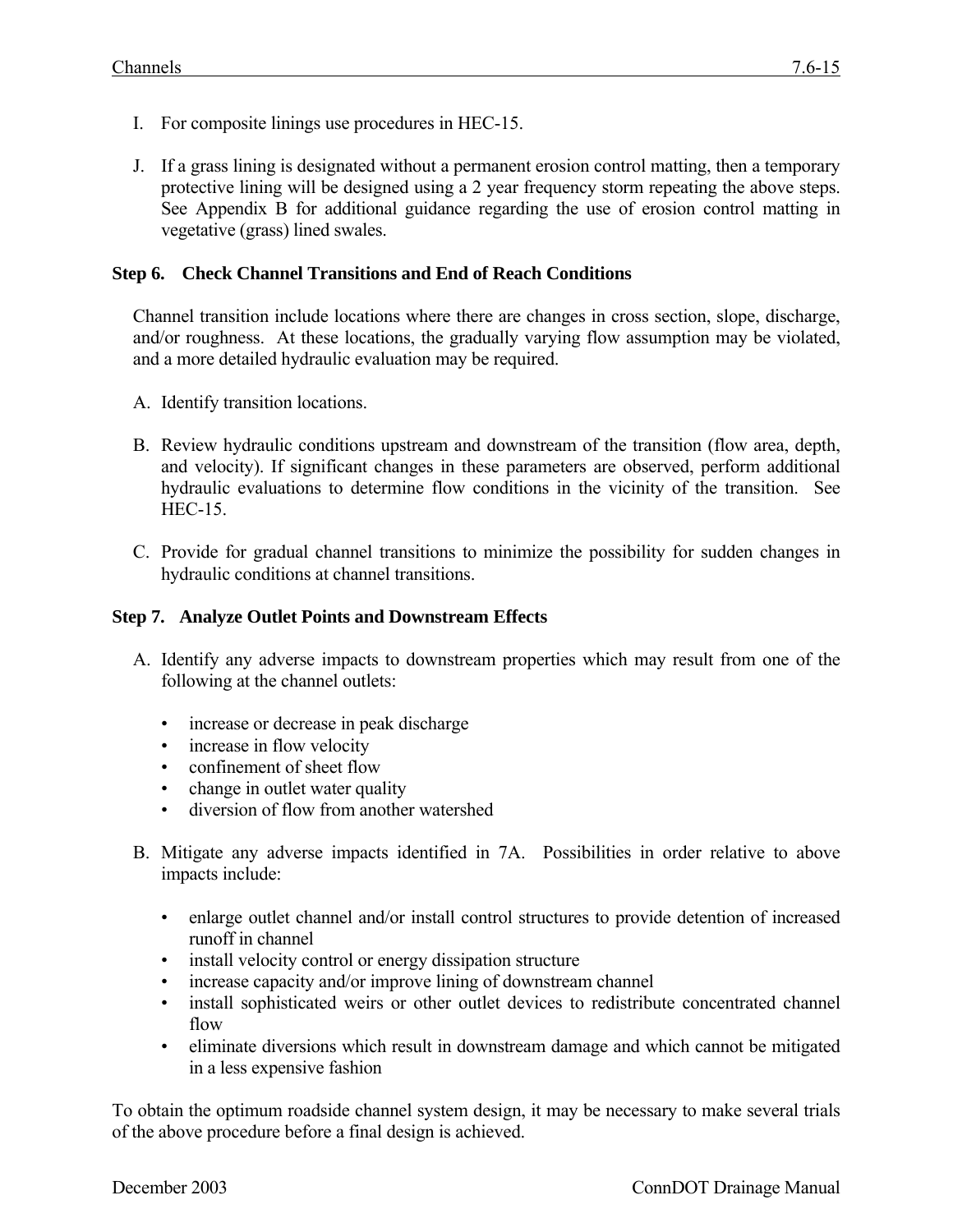

**Figure 7-9 Channel Side Shear Stress to Bottom Shear Stress Ratio, K1.**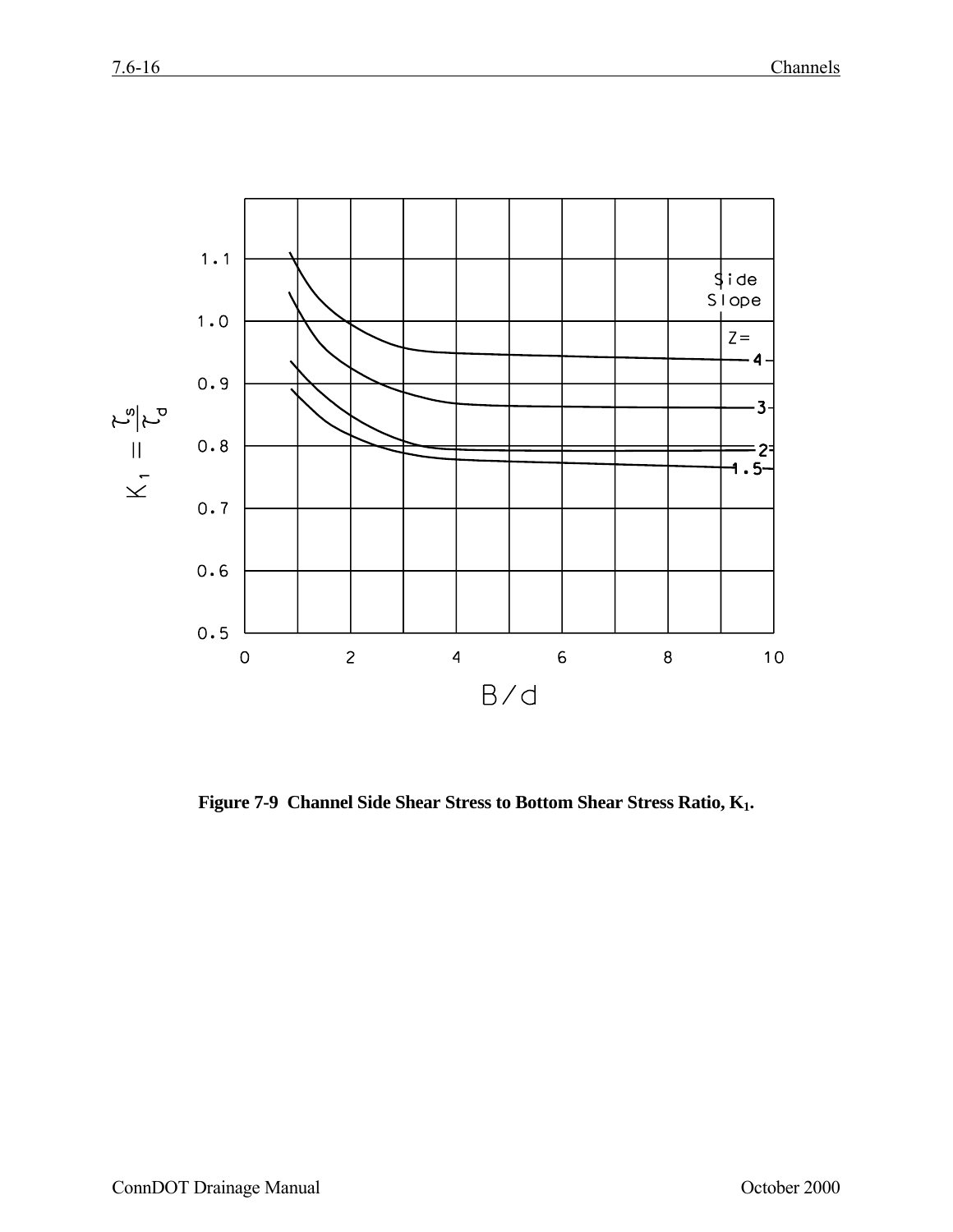

**Figure 7-10 Tractive Force Ratio, K2**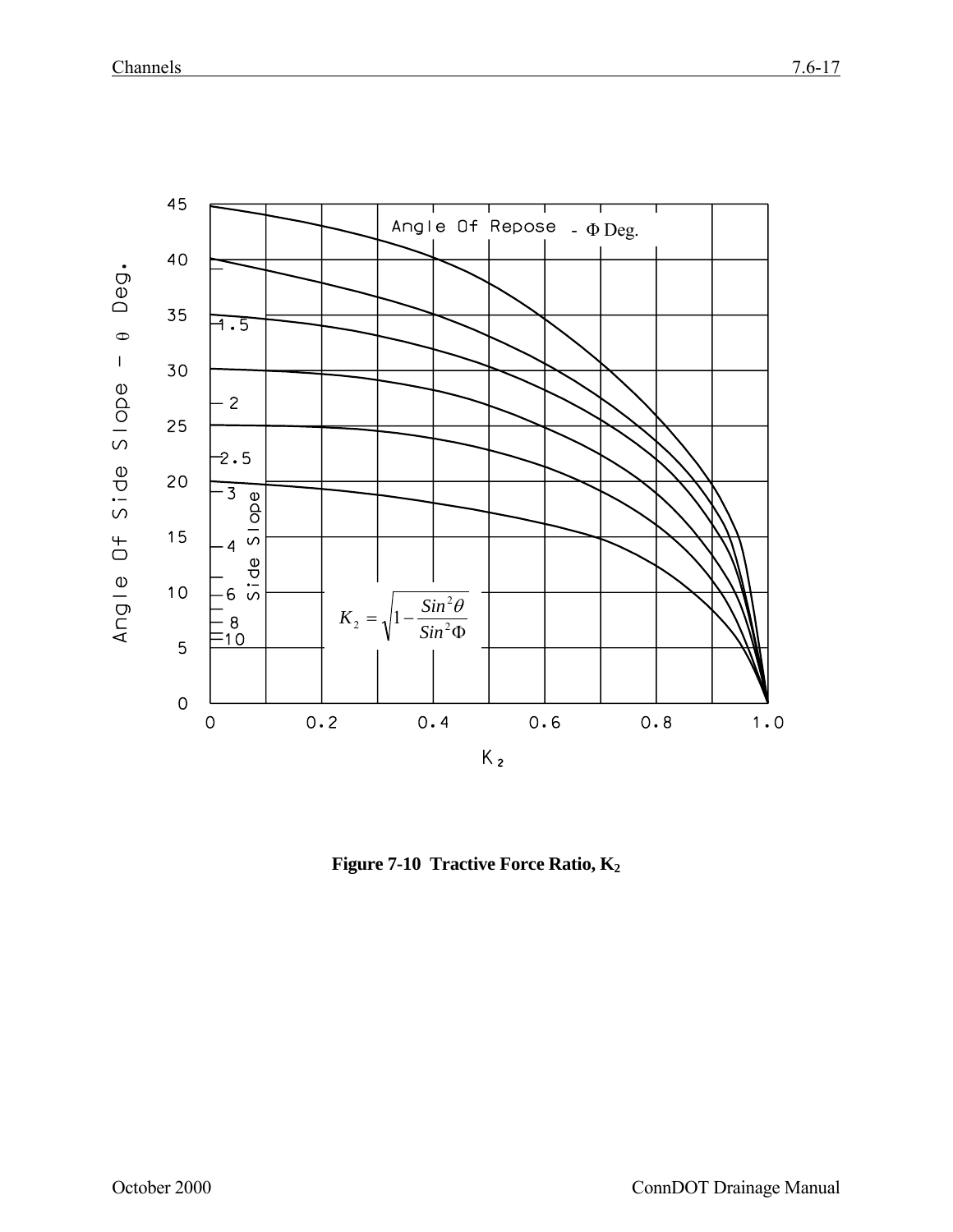

**Figure 7-11 Angle of Repose of Riprap in Terms of Mean Size and Shape of Stone**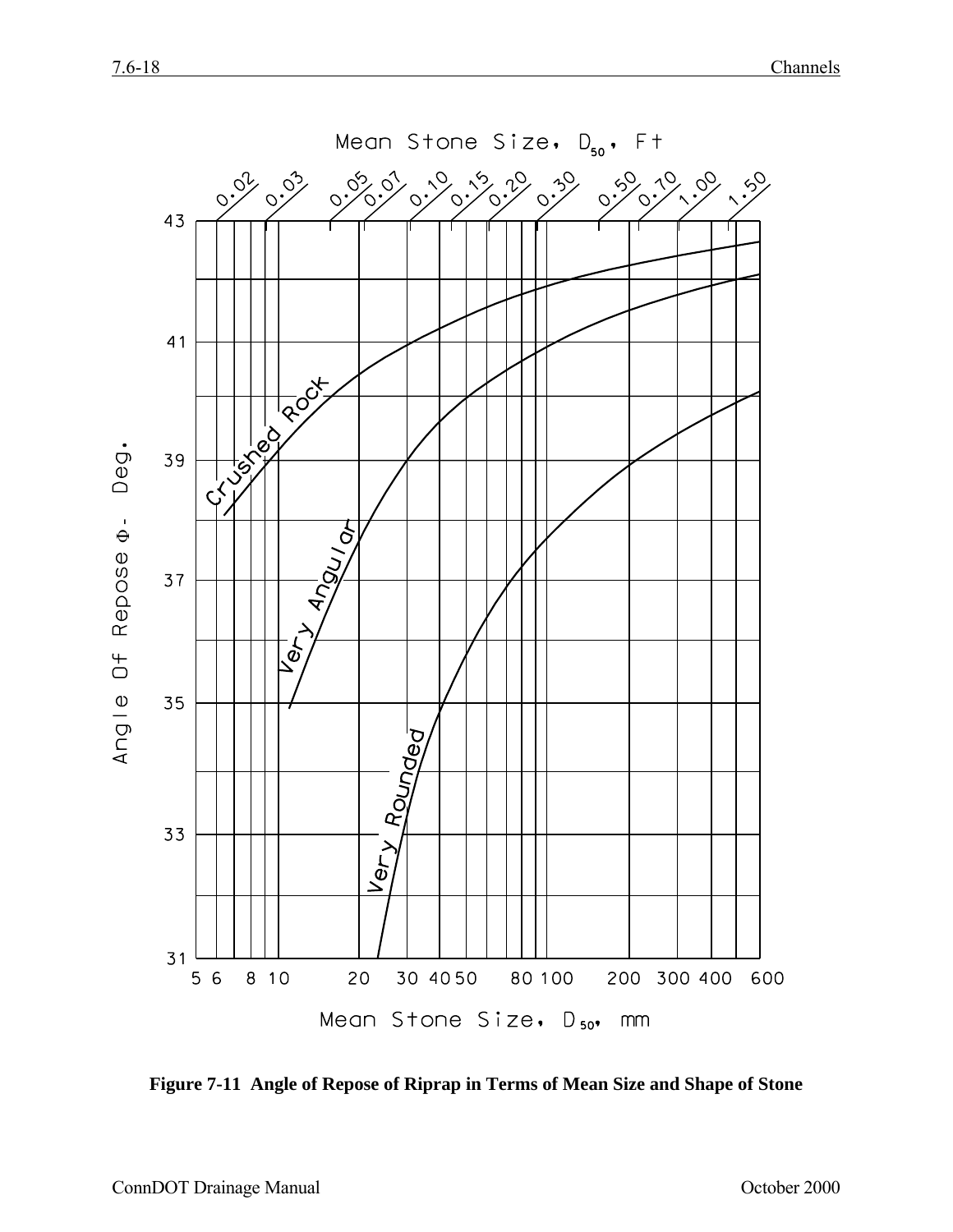

Figure 7-12 K<sub>b</sub> Factor for Maximum Shear Stress on Channel Bends.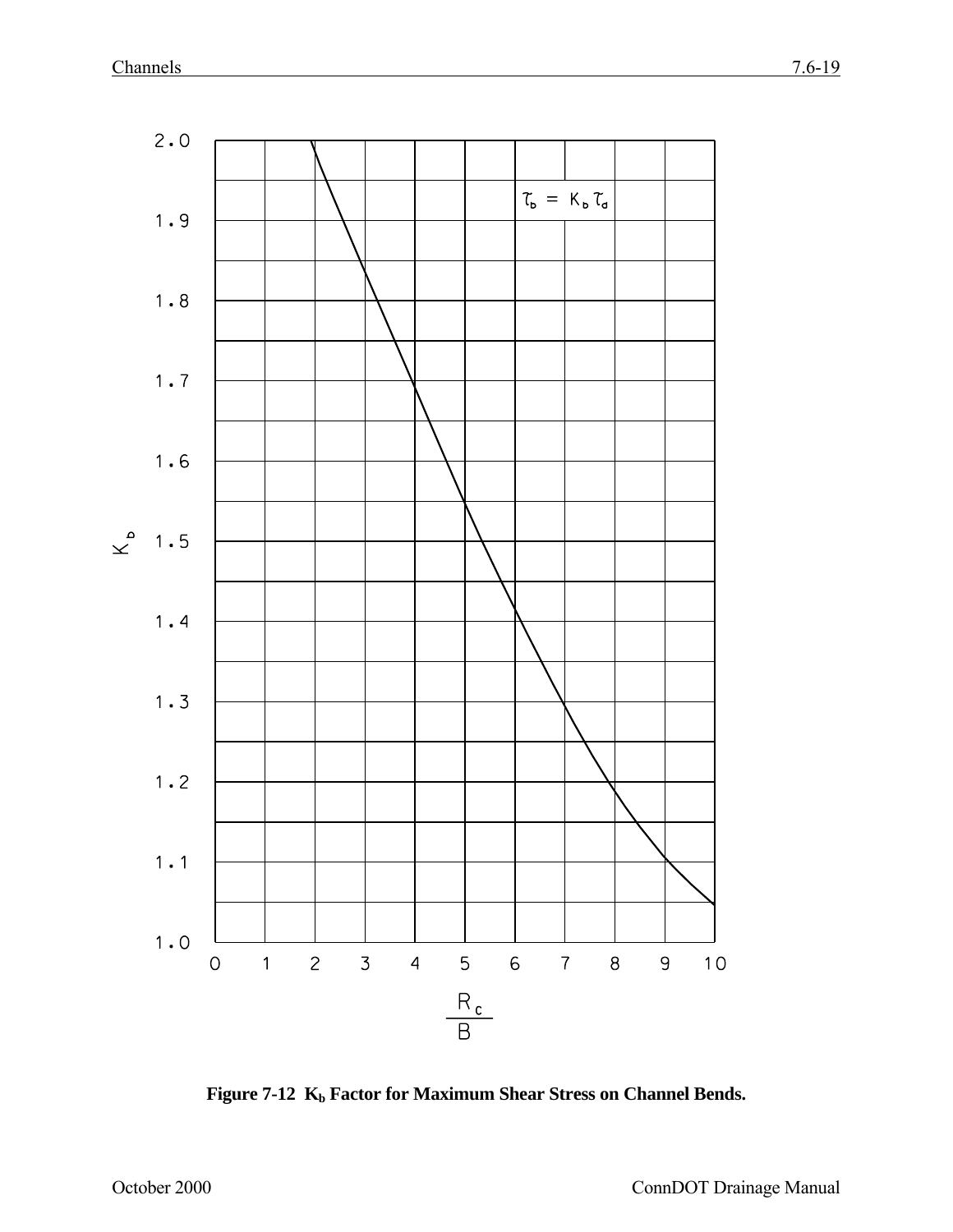

**1** lb/ft<sup>2</sup> = 47.88 N/m<sup>2</sup> (Pascal)

**Figure 7-13 Permissible Shear Stress for Non-cohesive Soils**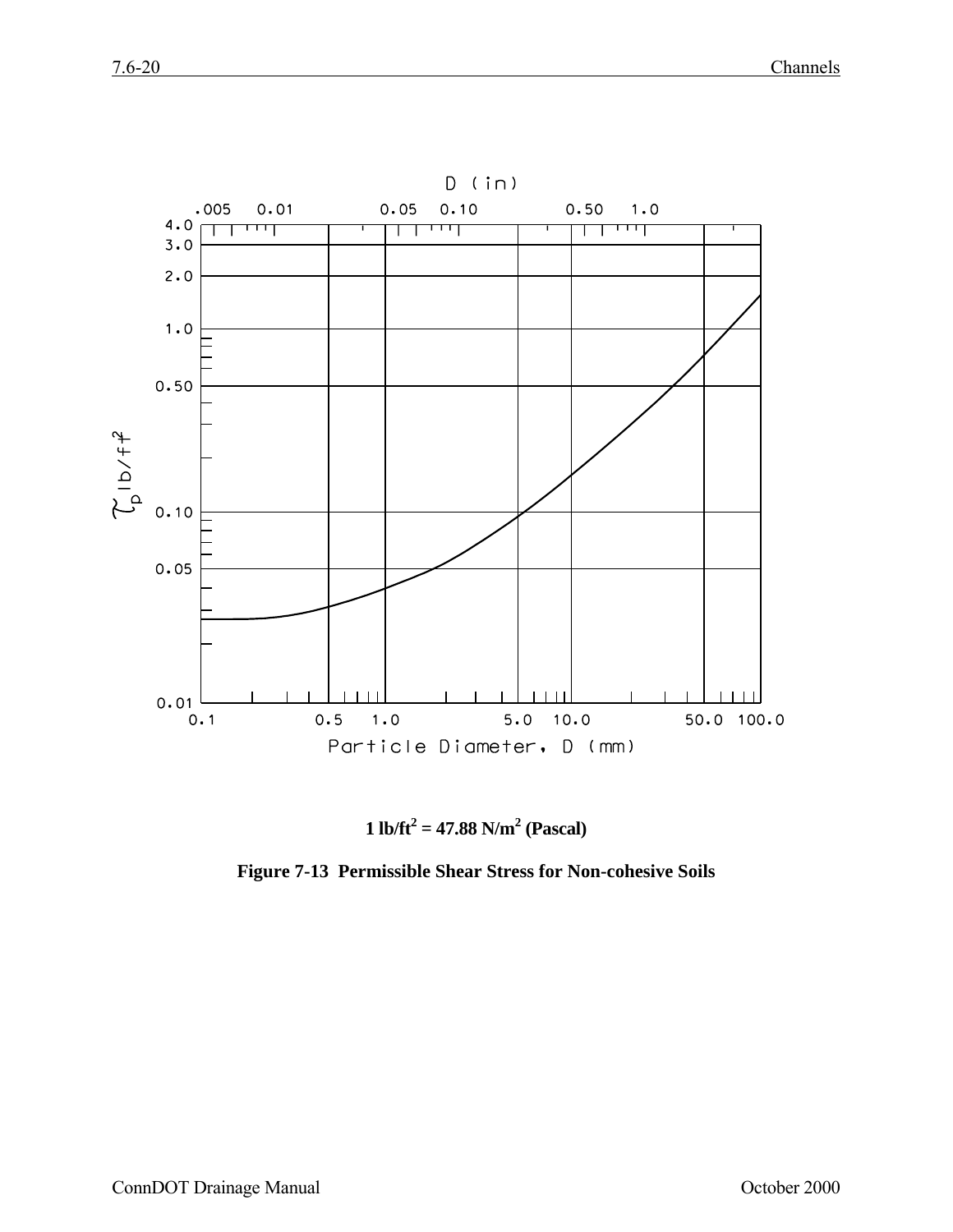

**Figure 7-14 Permissible Shear Stress for Cohesive Soils**